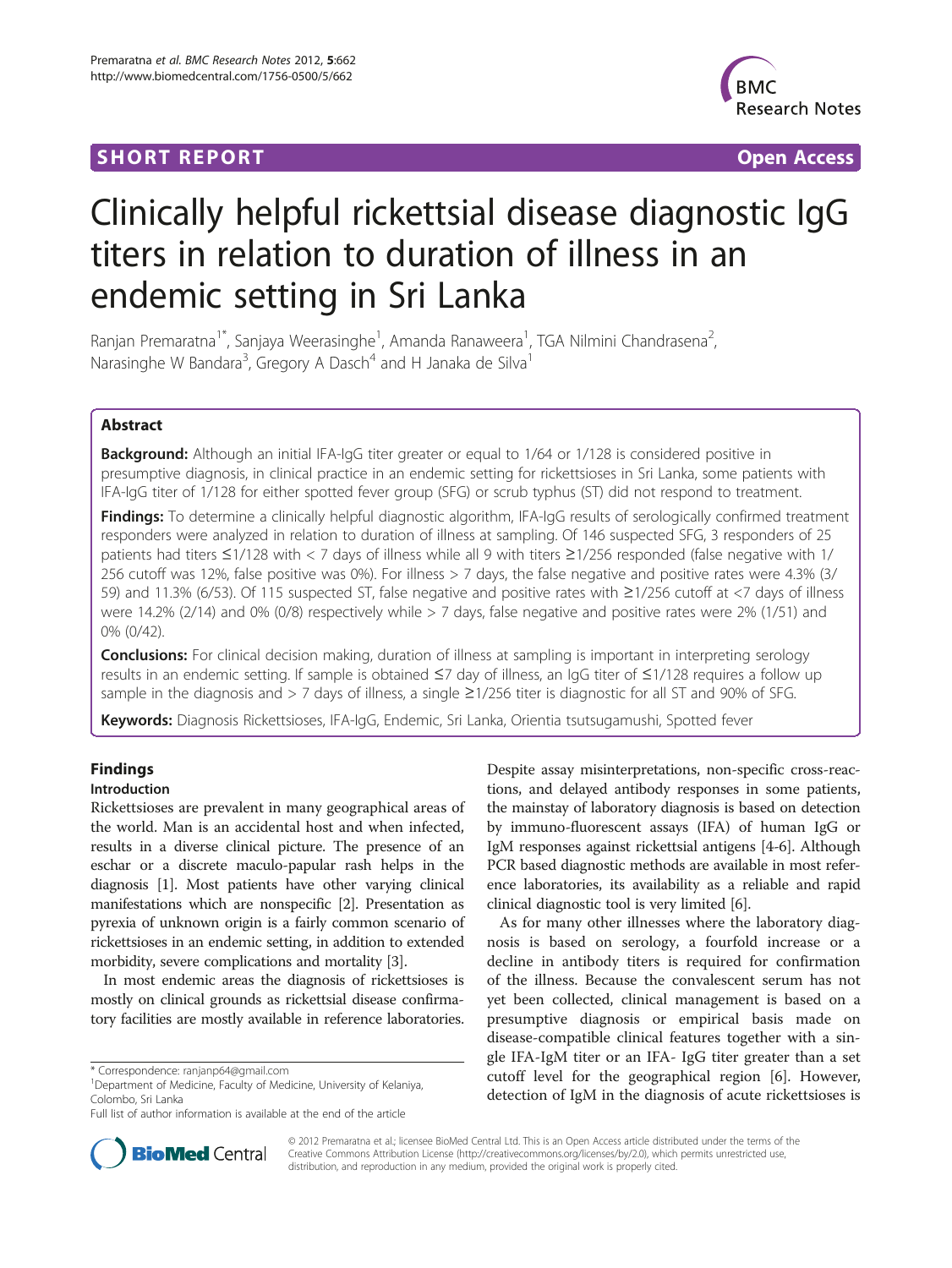unreliable due to its cross reactivity with other bacterial antigens [[6\]](#page-2-0). The current presumptive diagnostic titer for IFA-IgG in a single acute serum sample is set at  $\geq 1/$ 64 or ≥1/128 by different laboratories based on the background sero-prevalence of rickettsioses in a given geographical location [[6,7\]](#page-2-0).

In Sri Lanka, rickettsioses comprise a significant portion of acute febrile illness and pyrexia of uncertain origin and it is the  $5<sup>th</sup>$  most common infectious disease. Until 2008, the diagnosis of rickettsioses within the country was based only on clinical features, or inferred by clinical response to anti-rickettsial antibiotics or the non-specific Weil Felix test, which has many limitations for scrub typhus. In June 2008, rickettsial disease diagnostics based on IFA was established in collaboration with CDC Atlanta, Georgia, USA. Since then, it has become increasingly apparent that many geographic locations of the island have a high background seroprevalence of IgG antibodies against O. tsutsugamushi the organism responsible for scrub typhus (ST) and against spotted fever group (SFG) rickettsioses, making it more difficult to interpret a single IFA-IgG titer in the diagnosis of acute rickettsioses in patients with acute febrile illness (unpublished data). Furthermore, as most requests for rickettsial disease diagnostics are done at a late stage of clinical illness, these factors cause difficulties in interpreting initial IgG titers which are below 128. Therefore, we felt there was a need for clinically useful diagnostic algorithms for interpreting IgG titers based on the duration of clinical illness at presentation of the patient in different endemic settings.

## **Objectives**

In this study, we aimed to identify a clinically useful diagnostic algorithm for interpreting IgG titers taking into account the duration of clinical illness at presentation when the first serum sample was collected.

## Methods

A database was maintained prospectively at the Rickettsial Disease Diagnostic and Research Laboratory (RDDRL), Faculty of Medicine, University of Kelaniya, Sri Lanka from its inception in June 2008. The data included in the database consisted of clinical details and laboratory investigation results which were provided in a detailed structured request form that should accompany the appropriate blood or serum samples at the time the rickettsial diseases diagnostic tests were requested. The database was updated with the rickettsial diseases IFA-IgG titres and also with the details of clinical response with appropriate anti-rickettsial antibiotics. The database of RDDRL, which contains IgG results for clinical cases of suspected rickettsioses (potential cases) on admission based on clinical features and basic investigations was

then retrospectively analyzed in relation to the known duration of illness at the time of sampling and whether the patients responded favorably to anti-rickettsial antibiotics such as doxycycline or azithromycin. Out of which, those who were confirmed having rickettsioses either by seroconversion on a follow up sample after 2–3 weeks or who had initial very high titres (>1/512) and responded to anti-rickettsial antibiotics were selected. Presently we consider rising IFA-IgG titres as gold standard in the diagnosis of acute rickettsioses as we do not have PCR based rickettsial disease diagnostics. Based on CDC recommendations, an initial IFA-IgG titre of 1/128 is currently used in the presumptive diagnosis of acute rickettsioses on acute serum samples obtained at admission in clinically suspected cases. A respondant was defined, when the fever subsided within 48–72 hours of initiating anti-rickettsial antibiotics. In the RDDRL, IFA assays were carried out using rickettsial antigens grown in culture: Rickettsia conorii (Malish) and Orientia tsutsugamushi (Karp). Antibodies were detected using fluorescein conjugated goat anti-human IgG( $\gamma$ ) or IgM( $\mu$ ) (KPL, Inc., Gaithersburg, MD, USA). Ethical clearance to publish these data without revealing patient personal details of identities was obtained from the Ethics Review Committee, Faculty of Medicine, University of Kelaniya, Sri Lanka.

## Results

Out of 478 samples that had been analyzed for rickettsioses by November 2010, the date of collection in relation to illness and follow up serology was known in 261 (Table [1](#page-2-0)). Fifty six had been sent on or before the  $7<sup>th</sup>$ day of illness with a mean of 5 days, and 205 were sent after the  $7<sup>th</sup>$  day with a mean of 19 days. The number positive at different titers on initial serum sampling, (reciprocal of last positive endpoint dilution) their sero-conversion and response to treatment are given in the table.

Of the 146 suspected SFG infections, only 3 responders of 25 patients had titers  $\leq$  1/128 with less than 7 days of illness while all 9 with titers  $\geq 1/256$ responded (false negative with 1/256 cutoff was 12%, false positive was 0%). For illness that was greater than 7 days, the false negative and positive rates at ≥ 1/256 were 5% (3/59) and 11.3% (6/53). For the 115 suspected ST infections false negative and positive rates with  $\geq 1/256$  cutoff at less than 7 days of illness were (2/14) and 0% (0/8) respectively while with illness greater than 7 days, false negative and positive rates were 2% (1/51) and 0% (0/42).

## **Discussion**

This study helped us to formulate a clinically useful diagnostic algorithm considering the duration of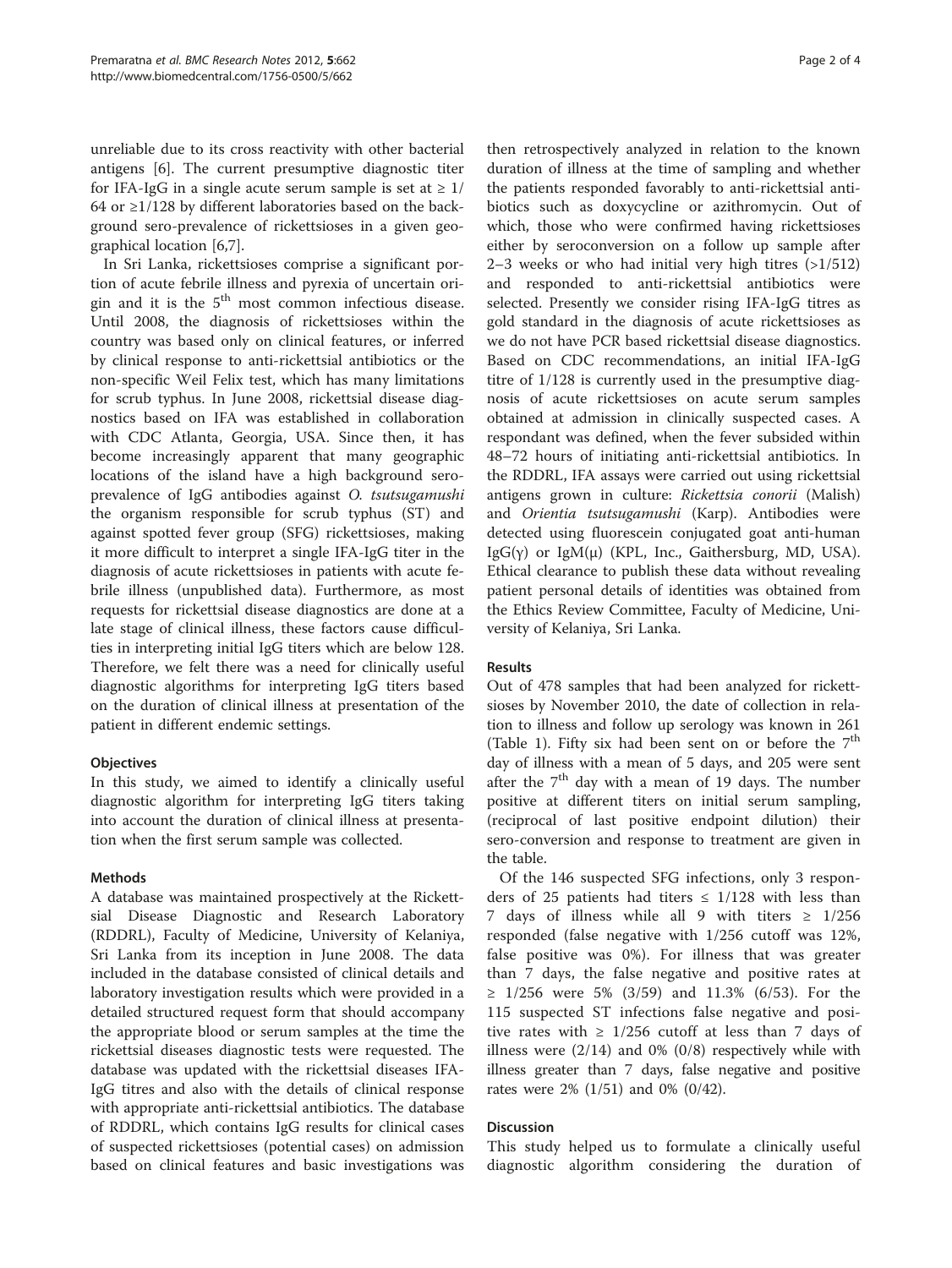| <b>Disease</b> | <b>Total</b> | Duration of illness when serum was obtained $\leq$ 7 days |                |           |              |                                      |           |
|----------------|--------------|-----------------------------------------------------------|----------------|-----------|--------------|--------------------------------------|-----------|
|                |              | <1/128                                                    | Sero-converted | Responded | >1/256       | Sero-converted (High initial titres) | Responded |
| <b>SFG</b>     | 34           | 25                                                        |                |           |              | (2)                                  | All $(9)$ |
| <b>ST</b>      | 22           | 14                                                        |                |           |              | 5(3)                                 | All $(8)$ |
| <b>Disease</b> | Total        | Duration of illness when serum was obtained $> 7$ days    |                |           |              |                                      |           |
|                |              | $\leq$ 1/128                                              | Sero-converted | Responded | $\geq$ 1/256 | Sero-converted (High initial titres) | Responded |
| <b>SFG</b>     | 112          | 59                                                        |                |           | 53           | 21(26)                               | 47        |
| <b>ST</b>      | 93           | 51                                                        |                |           | 42           | 16 (26)                              | All (42)  |

<span id="page-2-0"></span>Table 1 Admission IFA-IgG titres confirming SFG and ST in relation to duration of illness

clinical illness at the time when serum samples are obtained for IgG diagnosis of rickettsioses in an endemic setting. There are two groups of serum samples that require mention about its meaning concerning their diagnostic values: i. titer  $\geq$  1/256, ≤ 7days of illness, ii. Titer ≤1/128, > 7 days of illness. When the sample is obtained > 7 days of illness, a single  $\geq$  1/256 titer is diagnostic for all scrub typhus (ST) infections and 90% of SFG infections. However, for either SFG or ST, if the sample is obtained  $\leq 7$ day of illness, an IgG titer of  $\leq$  1/128 requires a follow up sample in the diagnosis. Most patients who had a 1/128 or 1/64 titer (the cutoff which is recommended by the CDC in the presumptive diagnosis of acute rickettsioses) in a sample obtained after the  $7<sup>th</sup>$ day of illness had no clinical rickettsioses. Our findings are in keeping with a higher diagnostic cutoff titers recommended by some commercially available rapid diagnostic test kits [\[8](#page-3-0)].

Furthermore, it is important to identify the species causing the rickettsioses that are prevalent in a given geographical location because it is known that some rickettsial species are known to induce delayed immunological responses and therefore, a delayed rise in IgM and IgG titres [6[,8](#page-3-0),[9](#page-3-0)]. One drawback in our results is that we are still unaware of the spectrum of SFG and ST rickettsial organisms causing disease within our geography and whether higher titers against autochthonous SFG or ST antigens might be obtained than with R. conorii or Orientia tsutsugamushi Karp. Therefore, it is recommended that while initial higher IgG titers against rickettsioses seem to be more accurate in the diagnosis of acute rickettsioses, further studies are needed in order to identify the spectrum of rickettsioses in the country. Consequently, another study to look at concomitant changes in IFA-IgM titers may help to clarify uncertainties of mixed IFA-IgG titers against SFG, murine typhus, or ST in the diagnosis of acute rickettsioses in the country. However, cost is the major drawback in additional evaluation of IgM titers in the diagnosis of rickettsioses in our setting.

#### Competing interests

The authors declare that they have no competing interests.

#### Authors' contributions

RP: Designing the study, Analyzing data, writing up the paper. GAD, HjdeS: Analyzing data, writing up the paper. SW, AR: Analyzing data, TGANC, NWB: maintaining database, analyzing data. All authors read and approved the final manuscript.

#### Disclosure

This paper was presented at the 6<sup>th</sup> International Meeting on Rickettsiae and Rickettsial Diseases, Heraklion, Crete, Greece, 5–7 June, 2011; paper O015. The findings and conclusions in this report are those of the authors and do not necessarily represent the views of the United States Department of Health and Human Services or the Centers for Disease Control and Prevention.

#### Author details

<sup>1</sup>Department of Medicine, Faculty of Medicine, University of Kelaniya, Colombo, Sri Lanka. <sup>2</sup>Department of Parasitology, Faculty of Medicine, University of Kelaniya, Colombo, Sri Lanka. <sup>3</sup>Department of Microbiology Faculty of Medicine, University of Kelaniya, Colombo, Sri Lanka. <sup>4</sup>Rickettsial Zoonoses Branch, CDC, Atlanta, GA, USA.

#### Received: 22 September 2011 Accepted: 23 October 2012 Published: 30 November 2012

#### References

- 1. Cowan G: Rickettsial infections. In Manson's tropical diseases. 20th edition Edited by Cook G. London: W.B. Saunders; 1996:797–814.
- 2. Eremeeva ME, Dasch GA: Rickettsial (Spotted & Typhus Fevers) & Related Infections (Anaplasmosis & Ehrlichiosis). [http://www.nc.cdc.gov/travel/](http://www.nc.cdc.gov/travel/yellowbook/2012/chapter-3-infectious-diseases-related-to-travel/rickettsial-spotted-and-typhus-fevers-and-related-infections-anaplasmosis-and-ehrlichiosis.htm) [yellowbook/2012/chapter-3-infectious-diseases-related-to-travel/rickettsial](http://www.nc.cdc.gov/travel/yellowbook/2012/chapter-3-infectious-diseases-related-to-travel/rickettsial-spotted-and-typhus-fevers-and-related-infections-anaplasmosis-and-ehrlichiosis.htm)[spotted-and-typhus-fevers-and-related-infections-anaplasmosis-and](http://www.nc.cdc.gov/travel/yellowbook/2012/chapter-3-infectious-diseases-related-to-travel/rickettsial-spotted-and-typhus-fevers-and-related-infections-anaplasmosis-and-ehrlichiosis.htm)[ehrlichiosis.htm.](http://www.nc.cdc.gov/travel/yellowbook/2012/chapter-3-infectious-diseases-related-to-travel/rickettsial-spotted-and-typhus-fevers-and-related-infections-anaplasmosis-and-ehrlichiosis.htm)
- 3. Premaratna R, Rajapakse RP, Chandrasena TG, Nanayakkara DM, Bandara NK, Kularatna SA, Eremeeva ME, Dasch GA, de Silva HJ: Contribution of rickettsioses in Sri Lankan patients with fever who responded to empirical doxycycline treatment. Trans R Soc Trop Med Hyg 2010, 104:368–370.
- 4. La Scola B, Raoult D: Laboratory diagnosis of rickettsioses: current approaches to diagnosis of old and new rickettsial diseases. J Clin Microbiol 1996, 35:2715–2727.
- 5. Paddock CD: Back to the future: Hopes and Challenges for Rickettsial diagnostics in the 21st century, proceedings of the  $6^{th}$  International Meeting on Rickettsiae and Rickettsial diseases: 5–7 June 2011. Heraklion, Crete, Greece. L 07.
- 6. Brouqui P, Bacellar F, Baranton G, Birtles RJ, Bjoërsdorff A, Blanco JR, Caruso G, Cinco M, Fournier PE, Francavilla E, Jensenius M, Kazar J, Laferl H, Lakos A, Lotric Furlan S, Maurin M, Oteo JA, Parola P, Perez-Eid C, Peter O, Postic D, Raoult D, Tellez A, Tselentis Y, Wilske B: Guidelines for the diagnosis of tick-borne bacterial diseases in Europe. CMI 2004, 10:1108–1132.
- 7. Premaratna R, Loftis AD, Chandrasena TG, Dasch GA, de Silva HJ: Rickettsial infections and their clinical presentations in the Western Province of Sri